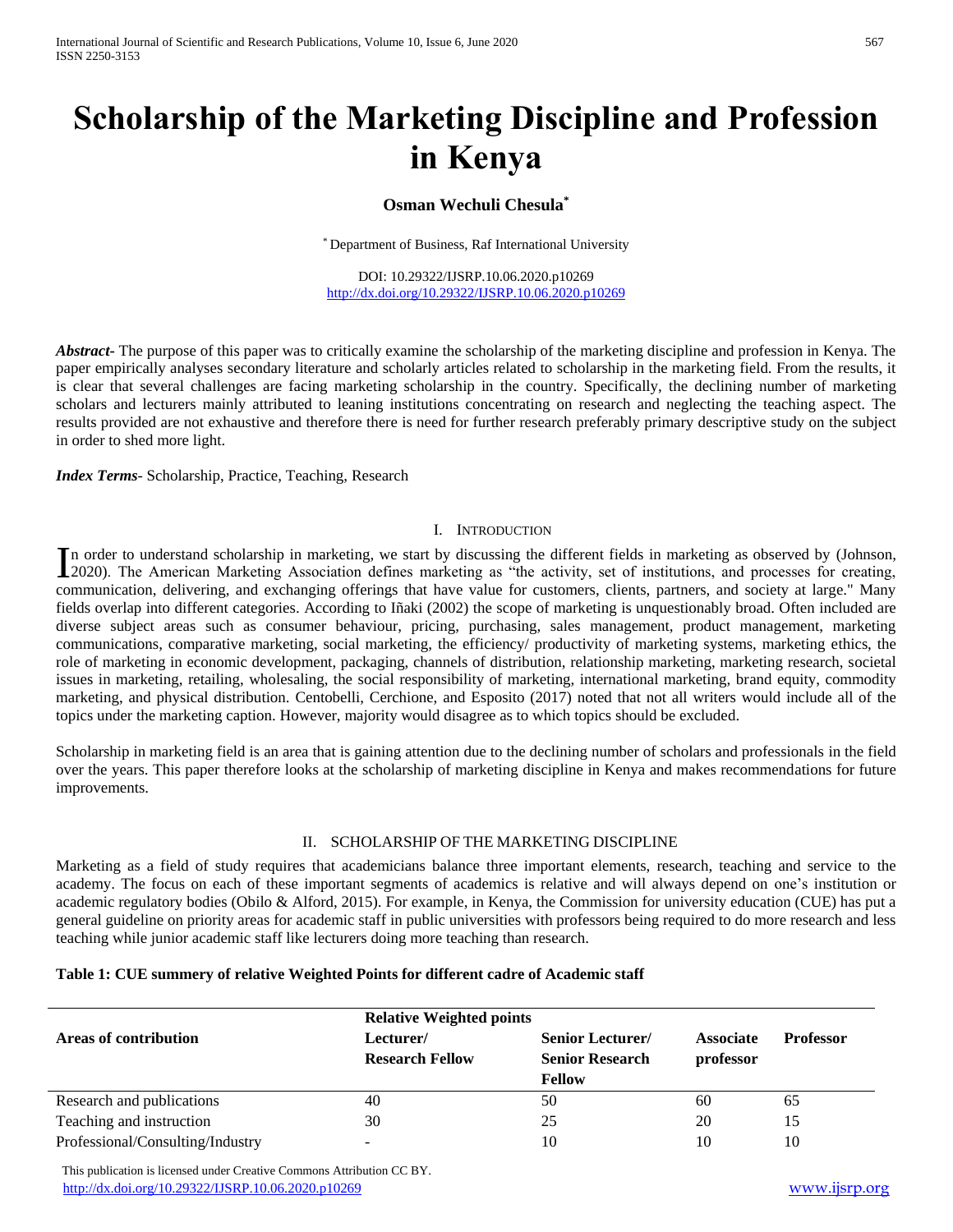| Administration/Responsibility               | 20  |     |     |     |
|---------------------------------------------|-----|-----|-----|-----|
| Community Engagement/Other contributions 10 |     |     |     |     |
| <b>Total score</b>                          | .00 | 100 | 100 | 100 |

Source: (Commission for University Education, 2014)

It should however be noted that the guidelines have since been nullified a court ruling which concluded that not all stakeholder were consulted (Wanzala, 2019). Research on training doctoral marketing students to teach has bemoaned the lack of formal training in graduate programs. Marketing discipline in particular has always fallen short of ensuring quality teaching in business schools (Roach, Milkman, & McCoy, 2014). Obilo and Alford (2015) while examining the academic discipline of marketing noted that there had been a lot of emphasis on research in the expense of teaching. According to Johnston, Milkman, and McCoy (2013) faculty members are being pressurized to do research and publish in top academic journals. This has also been the case in Kenya where the over emphasis on research has created an academic gap with the relative number of graduates in marketing dropping according to reports of most universities. Doctoral program in Marketing has also not been a success story in Kenya and other parts of the world. This is evident by an examination of US doctoral education in marketing by Griffith (1997) who discovered that there has not been enough focus on training marketing doctoral candidates as educators since teaching has been reduced to secondary endeavor. In Kenya the evidence of few PhD holders in marketing is seen when some universities due to scarcity are forced to borrow or outsource lecturers from other universities or even the few in corporate world. This though the considerations are more economic it goes against the general trend in other fields where scarcity in number of lecturers has been more about availability of capital for recruitments rather than availability of qualified lecturers to be recruited.

The table 2 below was developed from respective university official graduation lists indicates that in the last two years only 17 people have graduated with doctoral degrees in marketing from the four big public universities in Kenya. This is a clear indication that very few students are undertaking marketing as an area of specialization in Kenyan Universities as compared to other areas like Finance, Strategic management and Supply chain management a trend also observed by

|                                | University<br>of Nairobi<br>$(59th - 62nd)$<br>Graduation) | Moi<br>University<br>$(36^{th} - 39^{th})$<br>Graduation) | Kenyatta University<br>$(44^{\text{th}} - 47^{\text{th}})$<br>Graduation) | Jomo Kenyatta University<br>of Agriculture and<br>Technology<br>$(31st - 34th Gradient)$ | <b>Totals</b> |
|--------------------------------|------------------------------------------------------------|-----------------------------------------------------------|---------------------------------------------------------------------------|------------------------------------------------------------------------------------------|---------------|
| $2nd$ 2019 graduation ceremony |                                                            |                                                           |                                                                           |                                                                                          |               |
| $1st$ 2019 graduation ceremony | $\theta$                                                   |                                                           |                                                                           |                                                                                          |               |
| $2nd$ 2018 graduation ceremony |                                                            |                                                           |                                                                           |                                                                                          |               |
| $1st 2018$ graduation ceremony |                                                            |                                                           |                                                                           |                                                                                          |               |
| <b>Total</b>                   |                                                            |                                                           |                                                                           |                                                                                          |               |

# **Table 2: Doctoral graduants in marketing over the last four graduation ceremonies from the four big public universities.**

Source: Author, 2020

The success of scholarship in marketing lies in the training of more doctoral students who could become future professors to continue training in the field (Johnston, Milkman, & McCoy, 2012; Lusch, 1982). Most countries have marketing doctoral curricula's that do not emphasize teaching skills as one of the units for doctoral programs. Other countries should emulate the US where standards for accrediting doctoral programs includes preparation for teaching responsibilities in higher education for those students who expect to enter teaching careers as one of the goals normally included in a doctoral program. The Association to Advance Collegiate Schools of Business (AASCB ) which is one of the doctoral studies accrediting bodies in US has set standards which require faculty to emphasize teaching effectiveness in their careers including making learning and pedagogical contributions to remain academically qualified (Asmawi & Sujanto, 2018; Goulet, Lopes, & White, 2016).

Despite of the above underpinnings, research is quite essential for any academic field including marketing and in my opinion all the facets of scholarship should be given equal priority. The advocates of marketing as a science like Bartels pointed out that without research the marketing discipline cannot grow beyond theory. Johnston et al. (2013). Research brings out the scientific element of marketing scholarship. According to Levy (2018) marketing should be viewed as a science that has its applications. Levy uses the academic tree metaphor to demonstrate his view. The root of the academic tree is the research and doctoral programs, the trunk is the masters carrying the direction to the world of action and the most visible part is the foliage and leaves where undergraduate programs and service to the public provides knowledge to the everyday work life.

# III. CHALLENGES OF SCHOLARSHIP IN MARKETING DISCIPLINE

# A. Motivation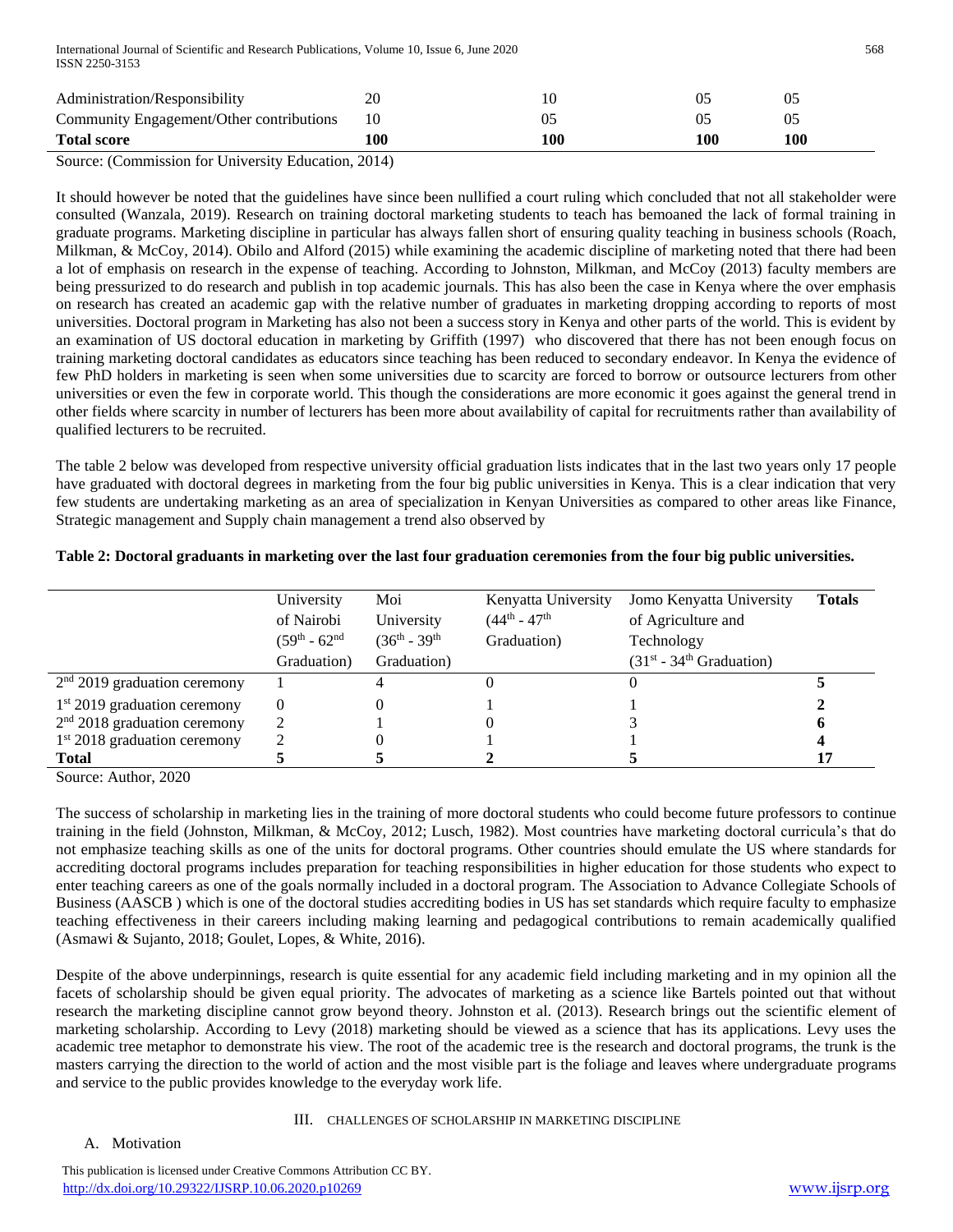Motivation is a very important component in any profession. Many scholars are tempted to conclude that most professionals with marketing major have not been compensated adequately compared to other disciplines. Bacon (2017) in his work, "Revisiting the Relationship Between Marketing Education and Marketing Career Success" noted than an undergraduate degree in marketing was positively related to income in marketing jobs, but surprisingly, respondents with some non-marketing majors earned about the same as marketing majors in marketing jobs. Satisfaction with a marketing career was not significantly related to academic major. The income regression model explained 30% of the variance in marketing income, but also indicates that most of the variance in marketing success is not explained by education. It's in our opinion that this is also the case in Kenya. Most of the marketing office holders in many Kenyan organizations are not marketers by profession. This disadvantages the genuine marketers who have gone through the lengthy academic ladder.

## B. Cheating

Cheating or what other scholars refer to as academic dishonesty has been a major impediment in the growth of marketing academia just like any other field of study. Beckman, Lam, and Khare (2017) postulated that cheating is the biggest problem in higher education. Marketing academic and non-academic articles, thesis and dissertation plagiarism is on the rise but can't be detected easily since, determining how many students and scholars cheat is difficult to figure out precisely as most data comes through self-reporting, and it is likely that students and scholars do not want to advertise their cheating, making measurement difficult. Whitley (1998) reviewed 46 studies conducted from 1970 to 1996; the range of the number of students engaging in academic dishonesty was from 9% to 95% across the different samples. The mean across the samples was 70.4%. This mean is similar to the number found by Kidwell, Wozniak, and Laurel in their 2003 study, where students self-reported any academic dishonest activity that they had participated in more than once (Miller, Murdock, & Grotewiel, 2017; Shin, Aiken, & Aleccia, 2017). According to that measure 74.5% of students are cheaters. Those who only cheated once were not included because they are less of a threat to the academic community. Furthermore, students also reported to more frequently cheating in forms that they considered less serious such as collaboration and plagiarism of small excerpts (Josien & Broderick, 2013). The advance in technology, and the increase in online class offerings, has created new ways to engage in academic dishonesty for potential cheaters (Cole, Swartz, & Shelley, 2017; Farisi, 2013).

## C. Cultural differences

Another factor posing a big challenge to the scholarship in marketing is cultural differences. At the highest level of education, most Kenyan students are getting scholarships to study in other parts of the world. Likewise, some foreign students are also coming to study in Kenyan universities this poses a danger of conflicting cultural practices that also affect academics. A good example to note is where due to their culture, many Chinese students appear to embrace the tradition of rote learning with heavy emphasis on professorial lecture and do not view classroom discussion and interaction as an important component of learning (Keith & Simmers, 2013). Another major cultural factor that is affecting marketing scholarship is the individualistic tendency that was previously only exhibited by scholars from western countries and now being experienced globally (Keith, 2013). Due to competition for recognition, power among other factors scholars in marketing academia are not supporting each other as required. For example, they are concentrating on individual research that could have otherwise been better handled in groups (Gill, 2017; Mittelstaedt, Kilbourne, & Shultz II, 2015).

In Kenya, just like many other countries, language barrier has been a major impediment for the development of marketing discipline. For example, many students who perceive English as a second language, the English-speaking classroom may be a challenge. Their lack of language fluency as well as the unique nomenclature used in a quantitative marketing research class may leave international students feeling overwhelmed, frustrated and discouraged. A blended classroom environment where some interactions are internetbased may be more suited to the success of students whose native language is not English. One such group may be Chinese students. According to Tee Ng and Tan (2010), classroom involvement is important for Chinese students to build interpersonal skills, generate new ideas, foster creativity and encourage creative thinking.

## D. Technically savvy generation

To add on, dealing with technically savvy generation is a big challenge to marketing researchers, teachers and consultants. Teaching a new technically savvy generation requires innovation in learning delivery modes (Aviles & Eastman, 2012). New learning environment should be active, collaborative, experiential, team based and as self-paced as possible. These techno savvy students need time to reflect on the information and to determine why it should matter to them. Online learning is one such delivery mode that facilitates a learning environment any time, any place where students can access instructional material in small chunks on their terms and can replay portions as needed, something not possible in a live classroom (Aviles & Eastman, 2014). Online learning also offers access to websites, videos, recorded guest lectures, Wikis, blogs, virtual marketplaces and online communities, all within the students comfort zone (Collins & Halverson, 2018; Rennie & Morrison, 2013).

## E. Marketing scholarship regulation

Lastly, the issue of marketing scholarship regulation has not been emphasized by governments. In Kenya, unlike the accounting scholars who are required to be members of the Institute of Certified Public Accountants of Kenya (ICPAK) before they can seek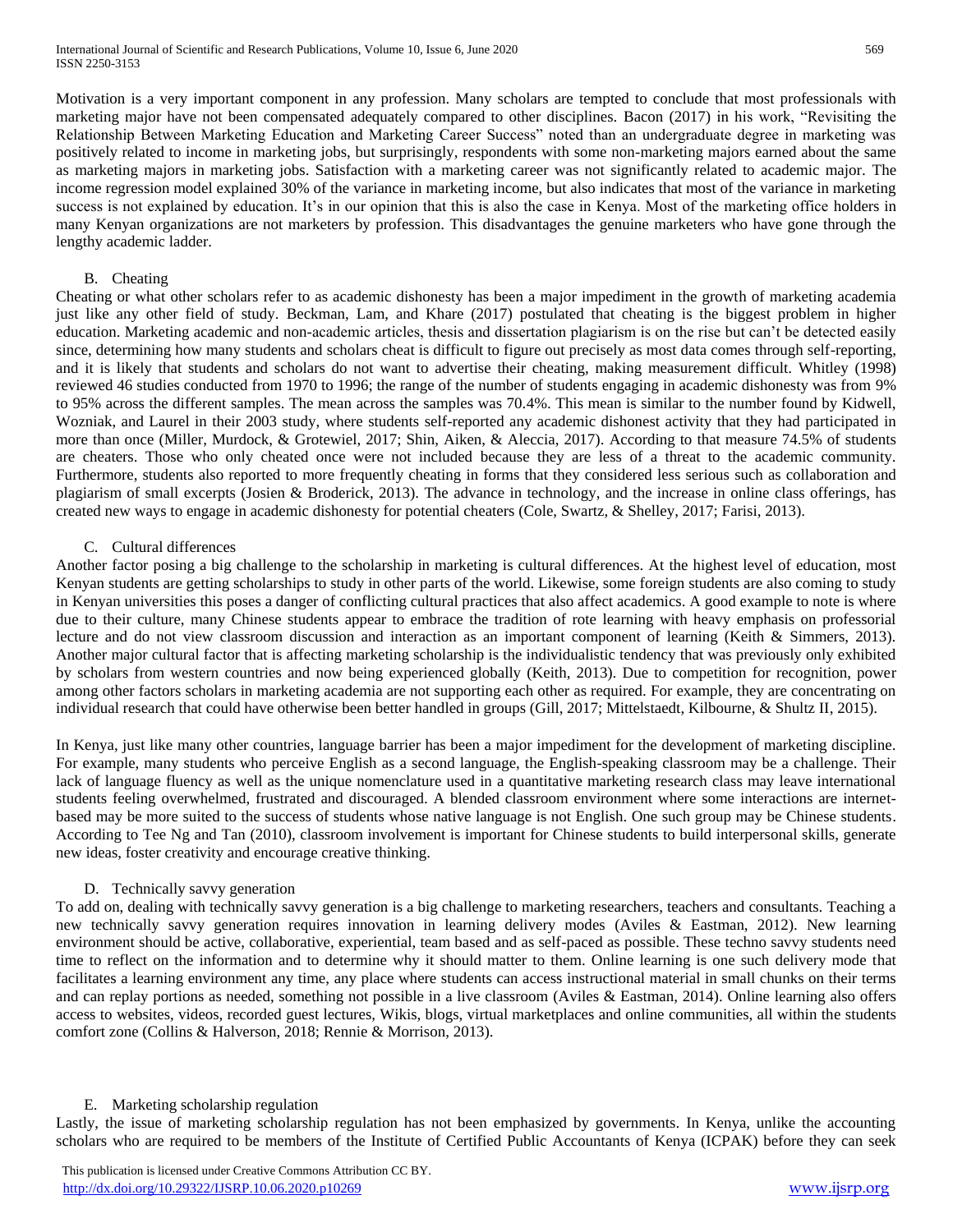employment in academic institutions including lecturing, the marketing scholars are not given such conditions. For marketing professionals in Kenya to start or do business, offer marketing services, or be recognized for their contribution in the marketing field, they are not required to be members of Marketing society of Kenya (MSK). It has severally been said that anyone can be a marketer as it is believed to be a profession with no requirements and thereby leading to the rise of so many unqualified practitioners. In the event, that a non-registered marketer does anything damaging to the profession, then no recourse can be sought as they are not bound by the association's code of ethics. Even for those registered with the society, they are not completely bound to its standards as expulsion from the association does not lead to exclusion from advancement opportunities such as getting employment or contracts or any legal action (Munene, 2014; Mwaura & Bula, 2017).

Proponents of regulations hold that it is the only way of bringing order and control within a diverse field like marketing. Some support full control through legislations that criminalize any violations while others propose partial control either through self-regulations or a combination of both self-regulations and legislations. Concerns have been raised on each set of regulation but what marketing practitioners and professionals are grappling with are the challenges of the overall regulations in the field. To start with, The mere fact academics or policymakers claim that well intentioned regulation will protect consumers does not mean it actually will do so (Koopman, Mitchell, & Thierer, 2014). Historical analysis of marketing regulation demonstrates, in practice, regulation does not always live up to the normative goals of those who seek it in the "public interest." This danger was well understood by one of the original exponents of the public interest theory of regulation Arthur C. Pigou in 1920 (Koopman et al., 2014).

## IV. CONCLUSION

Data on scholarship of marketing discipline especially in Kenya is very scanty. None the less, it is quite evident that marketing professionals have been declining locally based on prior research findings on the subject. This is attributed to a number of scholarly challenges among them learning institutions prioritizing research in the expense of teaching. It is therefore important to balance all the facets of marketing profession in order not to limit marketing and render it in effective in the future. It is also important to note that marketing scholarship scope is quite diverse and that's why it is being treated as a science and can also contribute to the development of other fields and supporting the society at large.

## V. RECOMMENDATIONS

In order for marketing profession to attract more students, measures in law should be taken to ensure that it is mandatory for any lecturer or practitioner in marketing is approved by one regulatory body, preferably he marketing society of Kenya. This will ensure that the body keeps track of its members and protects their interests including their jobs. In addition, the government and all relevant stakeholders should relook into university curriculums with the aim of ensuring that for the advancement of knowledge and research, teaching Pedagogy is part of the doctoral training process. Lastly, Further research on the subject should be encouraged for the benefit of knowledge and scholarship.

#### ACKNOWLEDGMENT

I would like to acknowledge Stephen Ntuara Kiriinya a marketing and research professional who is also a Business department faculty member of Technical University of Kenya and Ann Rintari a Business department faculty member of Kenya Methodist University (KEMU) for their endless effort in guiding and peer reviewing my works professionally.

#### **REFERENCES**

- [1] Asmawi, M., & Sujanto, B. (2018). Analysis of Lecturers' Work Performance Based on Pedagogy Competence and Work Motivation. *International Journal of Scientific Research and Management, 6*(08).
- [2] Aviles, M., & Eastman, J. K. (2012). Utilizing technology effectively to improve Millennials' educational performance: An exploratory look at business students' perceptions. *Journal of International Education in Business, 5*(2), 96-113.
- [3] Aviles, M., & Eastman, J. K. (2014). Chapter Eleven Utilizing Technology Effectively to Improve illennials' Educational Performance: An Exploratory look at Business. *Frontiers of Distance Learning in Business Education*, 178.
- [4] Bacon, D. R. (2017). Revisiting the Relationship Between Marketing Education and Marketing Career Success. *Journal of Marketing Education, 39*(2), 109-123. doi: 10.1177/0273475317710061
- [5] Beckman, T., Lam, H., & Khare, A. (2017). Learning Assessment Must Change in a World of Digital "Cheats" *Phantom Ex Machina* (pp. 211-222): Springer.
- [6] Centobelli, P., Cerchione, R., & Esposito, E. (2017). Knowledge Management in Startups: Systematic Literature Review and Future Research Agenda. *Sustainability, 9*(3), 361.
- [7] Cole, M. T., Swartz, L. B., & Shelley, D. J. (2017). Technology-Infused Education and Academic Integrity: Are They Compatible? *Exploring the New Era of Technology-Infused Education* (pp. 241-262): IGI Global.
- [8] Collins, A., & Halverson, R. (2018). Rethinking education in the age of technology: The digital revolution and schooling in America: Teachers College Press.
- [9] Commission for University Education. (2014). Harmonized Criteria and Guidlines for Appointment and Promotion of Academic Staff in Universities in Kenya.
- [10] Farisi, M. I. (2013). Academic dishonesty in distance higher education: Challenges and models for moral education in the digital era. *Turkish Online Journal of Distance Education, 14*(4), 176-195.
- [11] Gill, R. (2017). Beyond individualism: the psychosocial life of the neoliberal university.